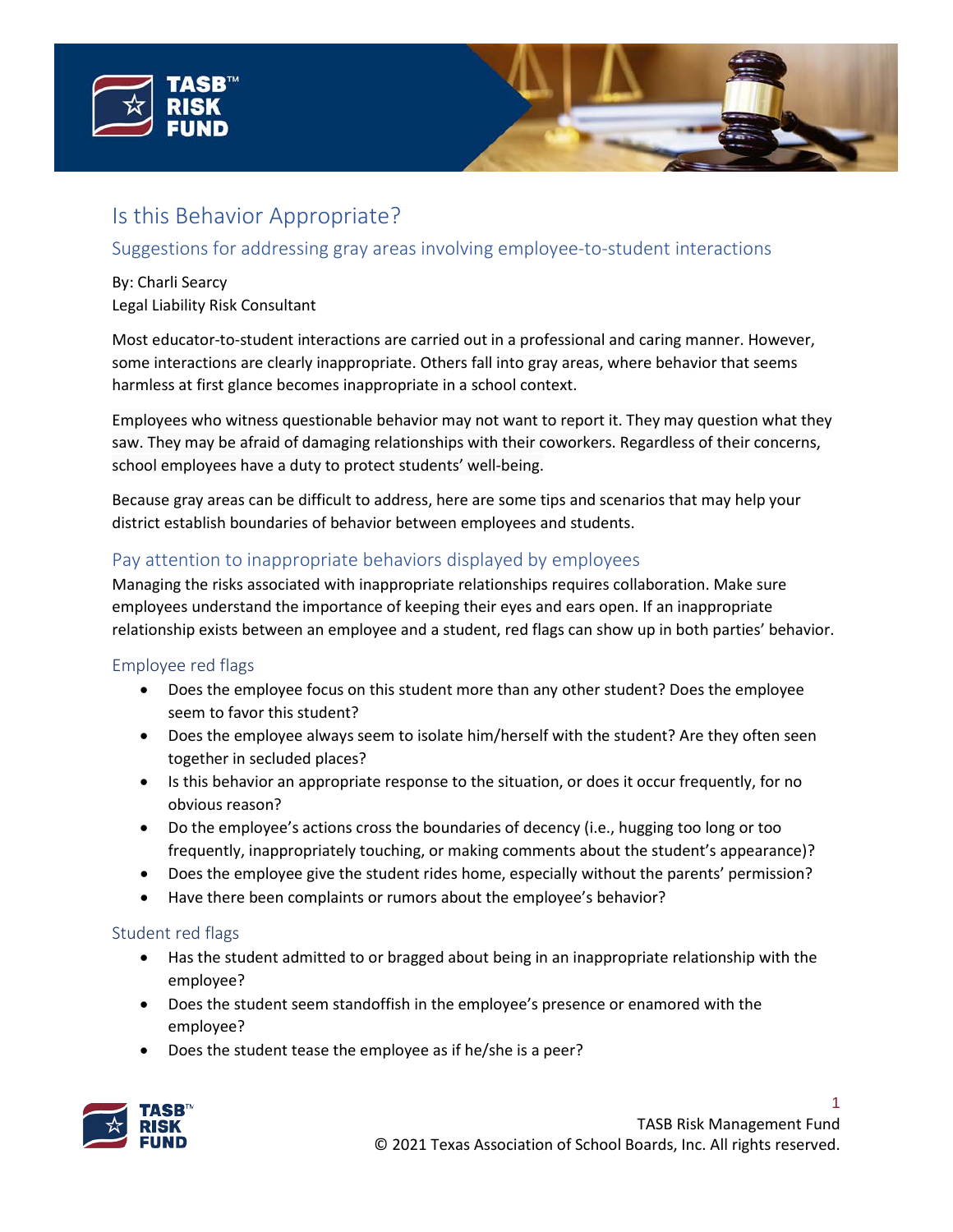



• Does the student make positive or negative comments about the employee? What is being said regarding these comments?

All employees should consistently be aware of these interactions, not as a form of distrust among their co-workers, but to develop awareness and sensitivity to what is going on in their schools. This will help ensure all employees are conducting themselves appropriately and students are in a safe environment.

Employees must also understand sexual grooming. In grooming behavior an abuser gains a child's trust to prepare him/her for sexual abuse. For example, the abuser might get the victim used to inappropriate touching or sexual conversations.

Examples of grooming might include an employee:

- Spending time alone with a student
- Frequently asking a student to stay late after class
- Regularly offering a student rides home after school

# Consider the context of the interaction

If a male teacher hugs a sobbing five-year-old girl who fell off a swing, does the interaction constitute sexual harassment? What if the same teacher hugs a 16-year-old girl who is crying because she did not make the cheer team? What if he frequently consoles her one-on-one after school? In any of these situations, the teacher might genuinely care about the student and want to help. But the teacher's intention is not the only factor you should consider in evaluating inappropriate behavior.

The [United States Department of Education's Office for Civil Rights](https://www2.ed.gov/about/offices/list/ocr/docs/sexhar00.html) (OCR) states that "school personnel should consider the age and maturity of students when responding to allegations of sexual harassment. [OCR's] guidance explains that age is relevant in determining whether sexual harassment occurred in the first instance, as well as in determining the appropriate response by the school."

You should always consult your district policy and administrative procedures when addressing inappropriate interactions with students. However, if your policies or administrative procedures do not provide guidance on certain behaviors, evaluate conduct on a case-by-case basis.

There might be no sexual intent in the case of the teacher who consoles the 16-year-old aspiring cheerleader. Still, most would agree that frequent hugs and one-on-one, personal meetings between a teacher and a student are not appropriate and should be strongly discouraged.

Similarly, it is reasonable to expect a five-year-old child to need comfort after falling off a swing. Hugging is a common form of comfort, especially for children. However, some employees might take advantage of the student's vulnerability and behave inappropriately. A student's age does not negate the importance of establishing boundaries; age simply provides context in determining the appropriateness of certain behavior.

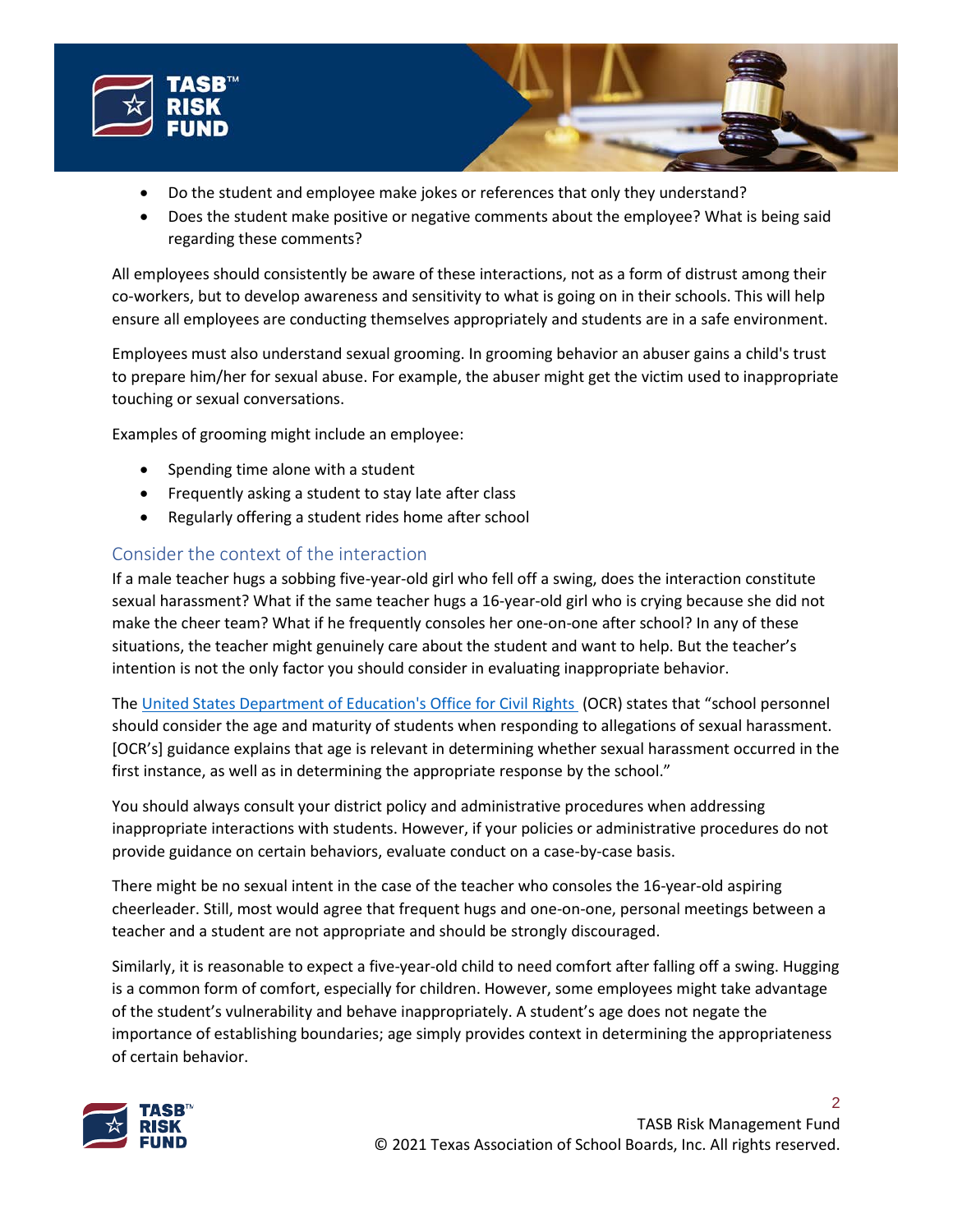



# Address inappropriate interactions initiated by a student

It is not always the employee who initiates an inappropriate interaction. Employees should be alert and trained to immediately and effectively respond when a student makes inappropriate contact. Under state law, school district policy must include provisions instructing employees about the proper method of reporting improper electronic communications to an appropriate administrator when initiated by a student. (See TASB Policy DH(LEGAL) and (LOCAL)). In addition, employees should feel comfortable reporting any inappropriate interactions with students, regardless of the medium. District policy must also allow employees to choose not to give students their personal email or telephone number. The employee should avoid doing anything the student might misinterpret as a mutual interest.

# Encourage good-faith reporting

Because some inappropriate behavior is not easily recognized, employees may feel hesitant about reporting their suspicions. However, an employee reporting what he or she thinks is improper behavior represents a good-faith effort to ensure the student is not in danger.

Encourage employees to promptly report behavior that seems to go against school policy or even societal norms of appropriateness to their supervisor or the appropriate school official to prompt a thorough investigation. Make sure employees understand they will not be punished for making good-faith reports.

# Let's get practical: Evaluating employee-to-student interactions

Consider the following scenarios and best practices regarding behaviors that may cross boundaries of appropriateness. Keep in mind that your local policies and administrative procedures may require stricter or broader obligations than those discussed in these scenarios.

#### After-class hangouts

**Scenario #1:** A high school history teacher and one of his students are always seen together, even during lunch. Sometimes, the student stays late after school and the teacher takes her home. Fellow teachers have noticed their interaction but are not sure how to approach the situation. Others just don't want to get involved.

**Best practice:** Your employees should be trained on their duties for reporting behavior they suspect is inappropriate, especially if such behavior constitutes child abuse. Training should address who the employee should report to, the steps for reporting, and the appropriate time frame for making reports. While it only applies to principals and superintendents, there should be some discussion of State Board

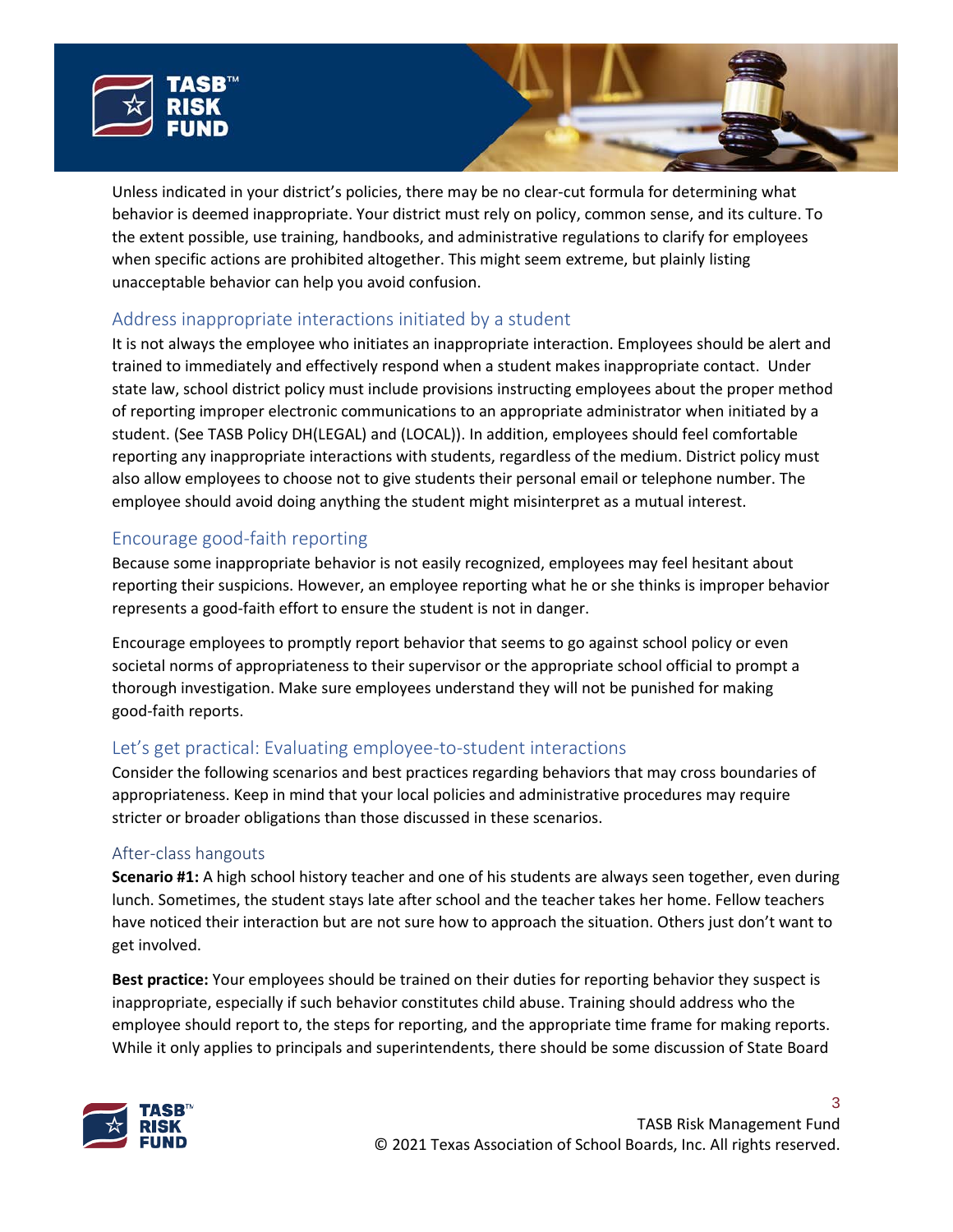



for Educator Certification (SBEC) requirements to keep your employees well informed. Employees should also be informed of the consequences of not reporting suspected abuse. Even with no proof of wrongdoing, employees should understand good-faith reporting and the protection they are afforded against retaliation.

**Scenario #2:** A teacher always asks a particular student to stay after class. The principal notices this and asks why the student must stay late. The teacher responds that the student is having trouble with some of the subject matter and needs tutoring.

**Best practice:** Employees should be encouraged to ask questions when something does not seem right. In this scenario, the principal should inquire more about the student's need for tutoring. This may reveal flaws in the teacher's explanation for the student staying after class. For instance, the inquiry may reveal the student as one who excels in class or who knows the subject matter well. This would bring into question the teacher's actual motive for the student staying after class and may call for more investigation. Because some inappropriate actions will not be apparent, asking questions can uncover situations that merit intervention.

### Compliments and comments

**Scenario #3:** A young teacher frequently makes comments to male students about how handsome they are and how they will make some girl happy one day. She often says she wishes guys looked like them when she was in high school.

**Best practice:** Making inappropriate comments that can be viewed as sexual in nature is considered sexual harassment, which is prohibited by law and your local policies, including Policies DH, FFH, and FFG. Training employees on appropriate communication with students will help draw a clear boundary between what is appropriate and what is not. Even if a teacher does not intend for interactions to be sexual in nature, these types of comments violate district policy. It is always best to restrict comments and compliments to students' academic achievements, not their appearance.

**Scenario #4:** A teacher often tells her students how smart and creative they are. She gives them highfives and fist bumps when they do well on class projects and assignments. She does this for male and female students.

**Best practice:** Giving students positive reinforcement is appropriate unless the comments and actions violate your district's policies, they are sexual in nature, or the student(s) objects.

## Comforting a student

**Scenario #5:** Gerald, a second-grade student, is seen crying by his teacher. He tells the teacher another student pushed him down and called him names. The teacher hugs Gerald, explains that he will be fine, and promises to have a talk with the other student.

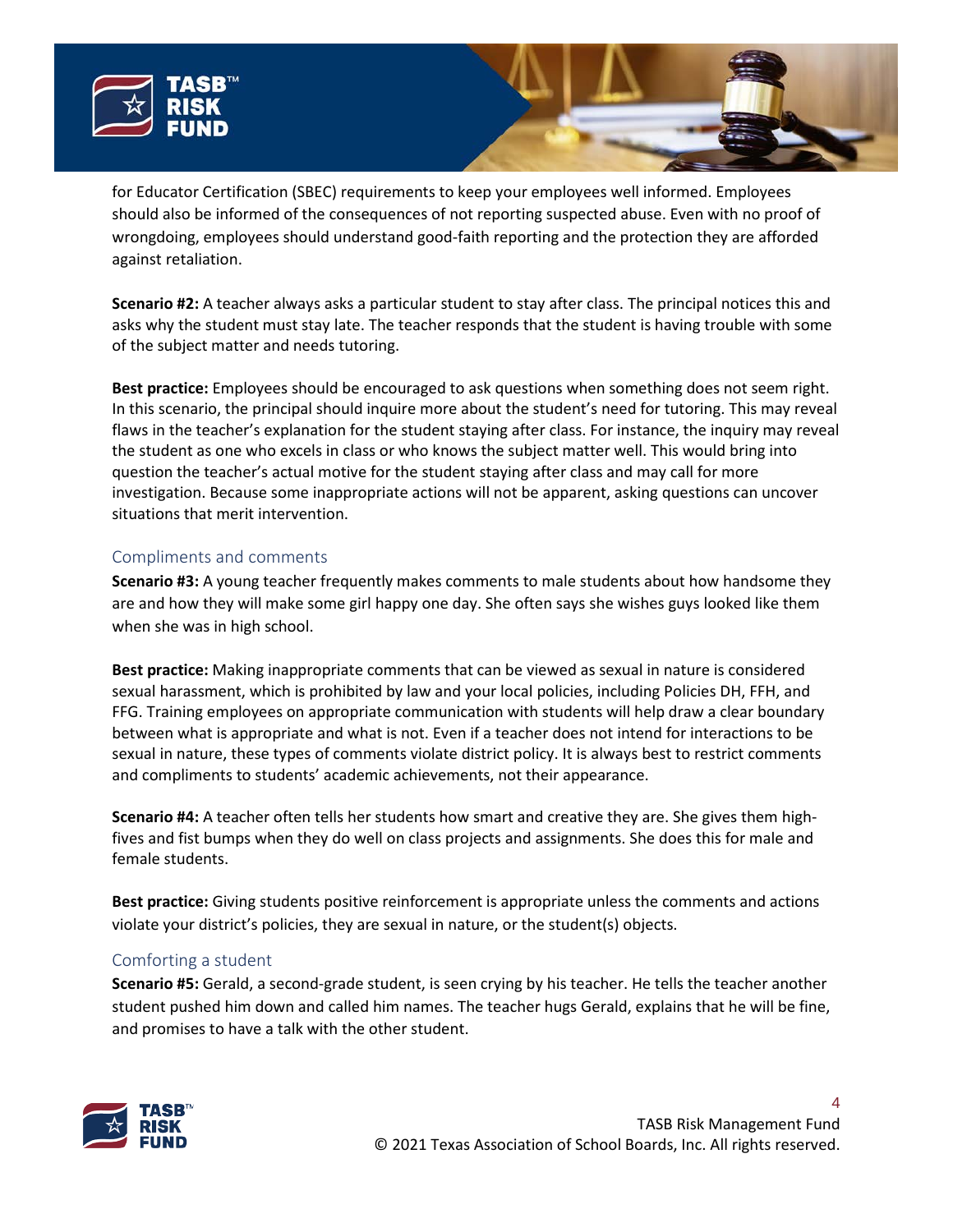



**Scenario #6:** Mr. Smith noticed Kera, a tenth-grade student, sobbing in the hallway. He asked her what was wrong, and Kera informed Mr. Smith that she just broke up with her boyfriend. Mr. Smith gave Kera a side hug as she continued to cry. He told her there were many "fish in the sea." He also said she was pretty, and she would have no problem finding another boyfriend.

**Best practice:** While this situation does not provide a clear picture as to whether the teacher genuinely wants to comfort Kera or has an unprofessional interest in her, the teacher's comment regarding Kera's appearance and ability to find another boyfriend crosses the line between neutral, comforting behavior and intimate topics.

Consider also how gender shapes our perceptions of behavior. If a female teacher were to do and say the same thing, she may be considered motherly, while a male teacher may be considered flirtatious. Here, the best practice would be to simply not hug, compliment, or have any kind of physical contact with students. The teacher could lend the student a listening ear and offer words of encouragement that do not reference the student's looks or her future dating opportunities. The teacher may also refer the student to a school counselor.

#### Teasing and rumors

**Scenario #7:** A high school cafeteria worker notices a teacher and student teasing, tickling, and occasionally hugging each other in the lunchroom. This is the first time she has seen the two interact, and she is not sure whether she should report the behavior.

**Best practice:** Any school employee witnessing potentially inappropriate behavior should report the behavior to an appropriate administrator. In this scenario, teasing, tickling, and occasional hugging cross the boundaries of appropriate employee-to-student interaction. They also constitute overly familiar touching, which may be a red flag for sexual grooming or indicate the existence of an inappropriate relationship. Employees who witness questionable behavior should report it to their supervisor or a designated official such as a Title IX coordinator for a thorough investigation.

**Scenario #8:** Rumors about an 18-year-old male high school student and his female math teacher have been circulating the high school for months. Students and teachers have heard of the two spending a lot of time together in-between classes, and even off-campus. While no one knows for sure whether the two are in a romantic relationship, it has been strongly implied.